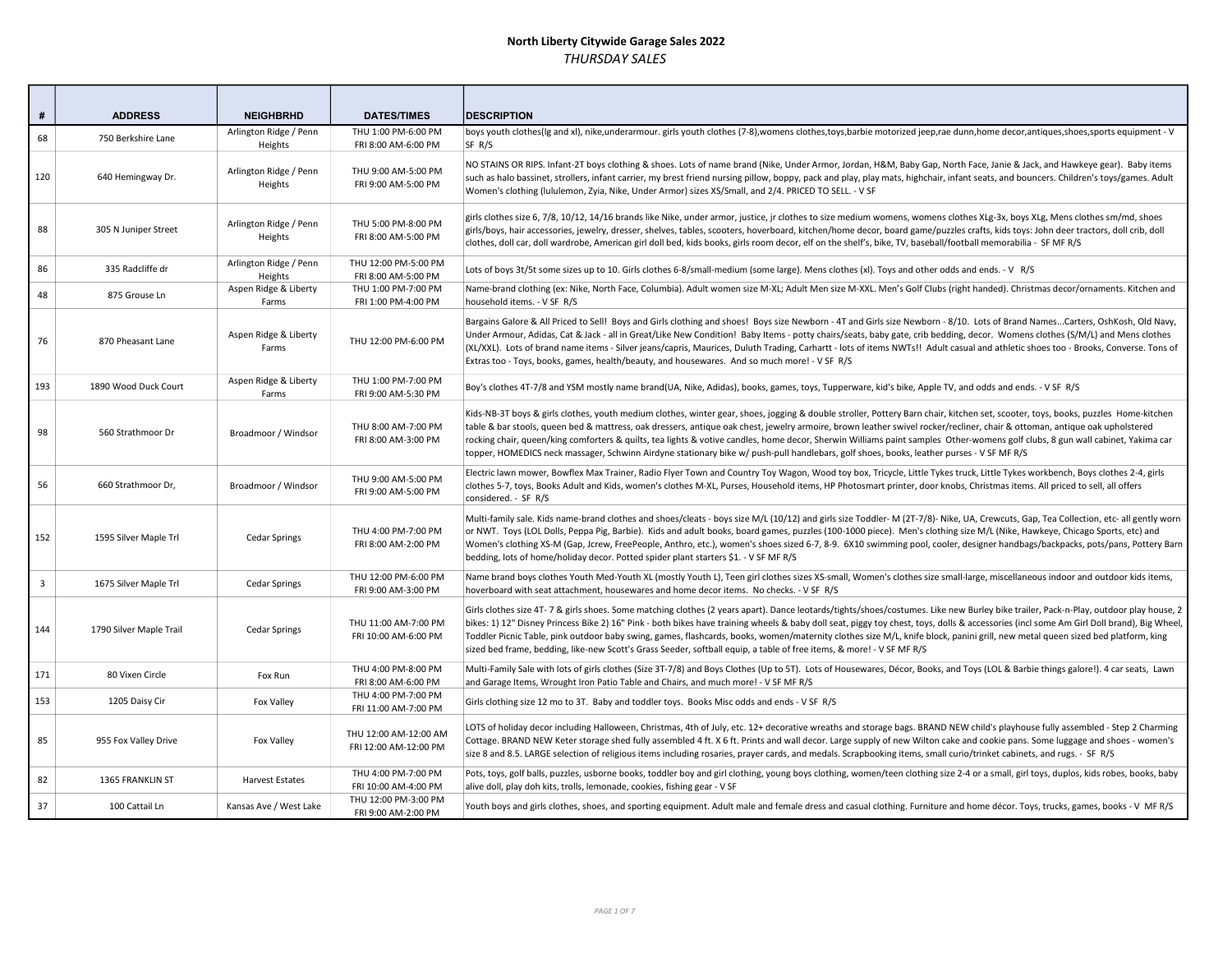| #   | <b>ADDRESS</b>           | <b>NEIGHBRHD</b>                  | <b>DATES/TIMES</b>                                                   | <b>DESCRIPTION</b>                                                                                                                                                                                                                                                                                                                                                                                                                                                                                                                                                                                                                                                                                  |
|-----|--------------------------|-----------------------------------|----------------------------------------------------------------------|-----------------------------------------------------------------------------------------------------------------------------------------------------------------------------------------------------------------------------------------------------------------------------------------------------------------------------------------------------------------------------------------------------------------------------------------------------------------------------------------------------------------------------------------------------------------------------------------------------------------------------------------------------------------------------------------------------|
| 87  | 3805 Stoney Pointe Ln NE | Other / None of These             | THU 8:30 AM-6:00 PM<br>FRI 8:30 AM-2:00 PM                           | Huge baby sale! Boys clothes NB-5; Girls clothes NB-18 months; Baby/Toddler shoes: Maternity clothes (S/M); Baby bottles; Bibs; Blankets; Nursery decor for boy and girl; Baby<br>bathtub; NEW Nanit Plus baby monitor; Swing; Pack n play; Stroller; Door jumper; TONS of toys; 2 boppy pillows; Nursing accessories; Pregnancy pillow; Little Tikes Basketball<br>Hoop; Plastic swimming pool; Women's clothes (S/M) and shoes size 7/8; Men's clothes (L); Wooden TV stand with glass doors; Black TV stand; Black Microwave w/mounting;<br>Large dog kennel; Artificial Christmas trees; Kitchen gadgets; George Foreman grill; Mr Coffee single cup; Misc home & decor - V SF R/S              |
| 177 | 350 E Penn St            | Penn Meadows                      | THU 12:00 PM-7:00 PM<br>FRI 8:00 AM-5:00 PM                          | Set of couches, Queen size bed, men clothing size L/XL under armour brands, women clothing size S/M/L/XL multiple brands, some home decor, and electronics. - V R/S                                                                                                                                                                                                                                                                                                                                                                                                                                                                                                                                 |
| 166 | 440 Carlyle Dr           | Arlington Ridge / Penn<br>Heights | THU 8:00 AM-12:00 PM<br>FRI 8:00 AM-12:00 PM<br>SAT 8:00 AM-11:00 AM | Please stop by for refreshments at the kids Lemonade stand and browse for some deals. Hoverboard seat. Girls clothes size 5-8 and shoes; boys clothes size 8. Carseats and<br>boosters, toys. Unicorns, Barbies, Star Wars and a small Barbie Doll House. Men's tops/bottoms size M. Huge selection in womens clothes XS/S, shoes size 6 (WHBM, BR, Loft,<br>Express, VM): casual/workout, jeans, coats, sweaters, tops, skirts, pants, blazers, swim, shoes, boots). - V SF R/S                                                                                                                                                                                                                    |
| 134 | 215 N Juniper St         | Arlington Ridge / Penn<br>Heights | THU 7:30 AM-12:30 PM<br>FRI 7:30 AM-3:00 PM<br>SAT 7:30 AM-1:00 PM   | Girls: Tons of girls clothing from newborn to youth medium. Lots of girls shoes. Teenage to adult mens clothing and shoes including jackets asked brand name items. Womens<br>clothing sizes small to large as well as womens shoes, purses, and shoes. Hockey gear, vacuum, Tons of dvds, Tons of kids toys including play kitchen and frozen playhouse.<br>Other miscellaneous items available. - V SF R/S                                                                                                                                                                                                                                                                                        |
| 112 | 285 N Juniper St         | Arlington Ridge / Penn<br>Heights | THU 11:00 AM-5:30 PM<br>FRI 10:30 AM-4:00 PM<br>SAT 8:00 AM-12:00 PM | Little Girls clothes! Some new with tags. Size 2T-10/12kids. Heavy in sizes 5-8. So many girls shoes lots of size 10 little kids to size 2 big kid. I have twins so there are coordinating<br>sets and two of a lot of things. Nike, Under Armour, Iowa Hawkeye. Lots of little kid toys and books. Tball, swimsuits, dance shoes and leos. Adult womens and mens clothes.<br>Womens smalls and mediums business casual, and Iowa Hawkeye. Size 6 womens shoes and boots. Mens shirts, some hunting clothing. Tree stand. Housewares, nursery decor<br>and more. - V SF R/S                                                                                                                         |
| 11  | 370 N Juniper St         | Arlington Ridge / Penn<br>Heights | THU 2:00 PM-7:00 PM<br>FRI 9:00 AM-7:00 PM<br>SAT 8:00 AM-11:00 AM   | Kids clothes: Girls clothes Newborn - 6 year old. Boys newborn - 2T. Special occasion dresses juniors size 0-4. Kids shoes. Children's book and toys including Monster High dolls,<br>barbies, My little pony, Littlest Pet Shop, and ImaginX toys. Fischer Price Power Wheels purple F150, Radio flyer wagon w/canopy, Radio trike, Cozy coupe car, scooters. Furniture<br>kid's desks (2), storage bench, wine rack, coffee table, and end table. Craftsmen snow blower old but reliable and runs well. Kid books, chapter books, kids activity kits. - V SF MF<br>R/S                                                                                                                            |
| 52  | 380 N Juniper St         | Arlington Ridge / Penn<br>Heights | THU 2:00 PM-8:00 PM<br>FRI 8:00 AM-7:00 PM<br>SAT 8:00 AM-11:00 AM   | Boys and Girls baby clothes (newborn to 12 months), Girl clothes (18 months, 24 months, and size 10-12), Boy clothes (18 month - size 7). Brands include but not limited to: Gap,<br>Nike, Under Armour, Children's Place, Gymboree, Old Navy, and Iowa Hawkeyes. Children's toys, puzzles, books, and games. Baby and toddler gear including bibs, blankets, toys,<br>sleep sacks, hair bows, socks, bowls and cups, bedding, hats, mittens/gloves, and shoes. Maternity clothes size small and medium. Movies, TV stand, home décor, chairs, pet<br>carrier, gate, and various housewares. - SF MF R/S                                                                                            |
| 95  | 665 Penn Ridge Dr        | Arlington Ridge / Penn<br>Heights | THU 9:00 AM-4:00 PM<br>FRI 9:00 AM-4:00 PM<br>SAT 8:00 AM-10:00 AM   | Selling lots of girl clothes. 3T to 6-7 and some youth small. Lots of 4T, 4-5, 5, 5-6 sizes. Home decor, toys, shovel, tools, plug in heater, and a bounce house, etc We are opening<br>Thursday 9am to 4pm and Friday 9am to 4pm. Will be opening on Saturday from 8am-10am. Please stop by!!! - V SF R/S                                                                                                                                                                                                                                                                                                                                                                                          |
| 69  | 720 Penn Ridge Dr        | Arlington Ridge / Penn<br>Heights | THU 10:00 AM-7:00 PM<br>FRI 9:00 AM-7:00 PM<br>SAT 8:00 AM-2:00 PM   | Baby swing, Ergo carrier, activity saucer, walker, Nutribullet, Dr. Seuss nursery, & toys. Pumps/accessories, & nursing shirts. Clothes: maternity M-L, photoshoot dresses; women's<br>S-L, shoes size 8-9; men's M-L, shoes 9-11, girls newborn-7, shoes: newborn-1; dance: 4-7, shoes 11-2; boys newborn-18 mo & 5T-8; shoes newborn-5C. Brands: Carters, Osh Kosh,<br>Nike, Adidas, UA, & Columbia. Barbies, babies, Nerf, board games, Disney. Riding toys, toddler playset, Cozy Coupe, croquet, horseshoes. Glider, kitchen & coffee table, pictures,<br>vases, blankets, holiday decor, kitchen supplies, electric teapot, mandolin, coffee pot, glassware. Bow quivers. - V SF MF R/S       |
| 90  | 745 Yorkshire Street     | Arlington Ridge / Penn<br>Heights | THU 2:00 PM-6:00 PM<br>FRI 9:00 AM-4:00 PM<br>SAT 9:00 AM-11:00 AM   | Handmade bookmarks and cards by teen girl (mandalas, flowers, princesses), kids luggage (1 pink polka dots suitcase, 1 Pottery Barn dinosaurs suitcase, 1 Pottery Barn duffle bag),<br>play doh sets, lunch bags and bento organizers, pit barrel gift card, Mario kart race car toy set, Crate and Barrel throw pillows and rug, Pottery Barn teen white comforter, unused<br>perfume, jewelry, few games and books, crafts, kids train pieces, small outdoor Buddha water fountain, happy light for winter months, other household items. - V SF                                                                                                                                                  |
| 185 | 845 Chukar Circle        | Aspen Ridge & Liberty<br>Farms    | THU 2:00 PM-7:00 PM<br>FRI 10:00 AM-4:00 PM<br>SAT 8:00 AM-1:00 PM   | Kids clothing and toys including little boys sizes 24months-3T, little girls 6months-5T, gently used graco pack n' play with accessories and extra mattress, red flyer wagon, paw<br>patrol tower and vehicles, step 2 vanity, ball pit balls, step 2 toy snowman builder, Melissa and Doug heavy metal toy grocery carts, new trifle bowl and chip and dip set, kids cloth<br>storage bins, other miscellaneous kids stuffed animals and cars/trucks, Melissa and Doug costumes/pretend play, step 2 blue push car with handle, clear plastic storage bins,<br>simple human 2 bin trash bin with 3 boxes of trash bags that fit. - V SF                                                            |
| 122 | 1915Wood Duck ct         | Aspen Ridge & Liberty<br>Farms    | THU 7:00 AM-3:00 PM<br>FRI 7:00 AM-3:00 PM<br>SAT 7:00 AM-3:00 PM    | Infant to 24 month girl clothes. Toys. Sporting equipment houseware appliances. NASCAR die cast cars trucks ect. Tools. Juniors boys and girls clothing and shoes. Mens and<br>womens clothing and shoes. Womens scrubs. Movies books CDs. - V SF R/S                                                                                                                                                                                                                                                                                                                                                                                                                                               |
| 49  | 575 Juniper St.          | Aspen Ridge & Liberty<br>Farms    | THU 12:00 PM-5:00 PM<br>FRI 10:00 AM-5:00 PM<br>SAT 9:00 AM-4:00 PM  | Hawkeyes, Cubs, Bears, Cardinals, Chiefs, Cyclones, Packers, Yankees merchandise. New Hoodies, Hats, Flags Lanyards, Keychains, Rally Towels, NFL Tin Signs, Bobbleheads, Palm<br>Gloves, Frames, Magnets, Posters. Cubs World Series Book. New T-Shirts. Homemade Jam and Jelly. Hanging baskets. So much more! - R/S                                                                                                                                                                                                                                                                                                                                                                              |
| 189 | 945 Olive Court          | Aspen Ridge & Liberty<br>Farms    | THU 3:00 PM-7:30 PM<br>FRI 10:00 AM-5:00 PM<br>SAT 7:00 AM-1:00 PM   | 3 pairs of AirPods,2-wheel dolly,2 humidifiers,small pet accs (wire kennel w/ cover,carrier,bed,water bowl),wall mount bball hoop,new car cover,kids foldable travel cot&camp<br>chair,3-wheel walker,costume jewelry,bedding,Shark vacuum,toys/board games,Kids clothing,sizes 3-6x,shoes (women's and kids),Mens clothing (all types),Womens clothing (all<br>types),housewares-new tupperware,Xmas decor,wall hangings,decor pillows,sheer&thermal curtains,drying rack,electric watch winder (4),Fitbit Versa 2 w/ charger,autoTie<br>rotator, soft side cooler, pink motorcycle helmet, altitude training mask, exercise equip, rotating floor fan, 2 Golf club sets including bags - V SF R/S |
| 113 | 955 Olive Ct             | Aspen Ridge & Liberty<br>Farms    | THU 3:00 PM-7:00 PM<br>FRI 9:00 AM-5:00 PM<br>SAT 8:00 AM-2:00 PM    | Kids clothes ALL seasons: well-loved, gently used, NB-2T Girls, Youth Boys Clothes - Sm-Med. Girls shoes, hats, toys, pack n plays, high char, bedding sets/changing pad covers,<br>women/juniors S-M, Jeans 0-3, Shoes 8-8.5, purses, and winter coats. Other misc household items such has décor, kids gaming chairs, bath décor and More! - V SF R/S                                                                                                                                                                                                                                                                                                                                             |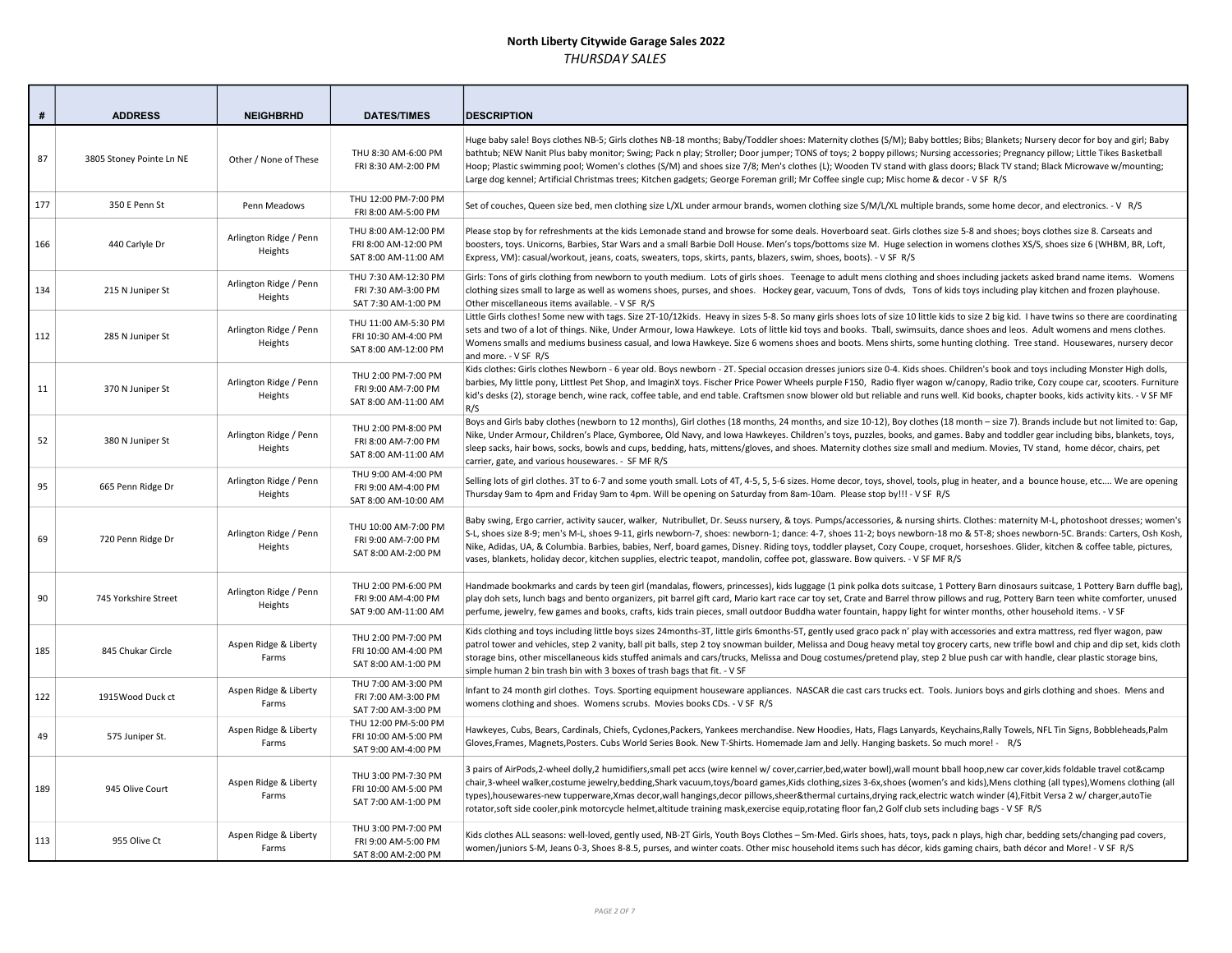| #   | <b>ADDRESS</b>         | <b>NEIGHBRHD</b>               | <b>DATES/TIMES</b>                                                   | <b>DESCRIPTION</b>                                                                                                                                                                                                                                                                                                                                                                                                                                                                                                                                                                                                                                                                      |
|-----|------------------------|--------------------------------|----------------------------------------------------------------------|-----------------------------------------------------------------------------------------------------------------------------------------------------------------------------------------------------------------------------------------------------------------------------------------------------------------------------------------------------------------------------------------------------------------------------------------------------------------------------------------------------------------------------------------------------------------------------------------------------------------------------------------------------------------------------------------|
| 140 | 3334 Pheasant Ct NE    | Aspen Ridge & Liberty<br>Farms | THU 4:00 PM-7:00 PM<br>FRI 9:00 AM-6:00 PM<br>SAT 7:00 AM-2:00 PM    | HUGE multi-family sale. A LOT of very gently used and brand new women's and junior's clothing and accessories, all sizes and seasons. Baby/Toddler girls clothes. Home décor.<br>Books, all genres. Baby and toddler essentials (done having kids), toys, books, car seats, nursing necessities, strollers, etc. Power tools. Suitcases. Keurig. Dinning table & chairs.<br>King and queen bedding. Throw blankets. Small kitchen appliances. Flat screen TVs, sound bar, DVD/Blu-ray players, etc. Power washers. Bikes. Cross bows, hunting gear. Riding<br>lawn mower. LG front load washer and dryer. Grill. Bed frames. - V SF MF R/S                                              |
| 15  | 970 Pheasant Lane      | Aspen Ridge & Liberty<br>Farms | THU 7:30 AM-6:00 PM<br>FRI 8:00 AM-6:00 PM<br>SAT 8:00 AM-1:00 PM    | Done having kids!! Girls size 18 months to 6t. Name brands include Under armor, Justice, Von maur, Carters, Osh Kosh, Disney! Tons and tons of nice dresses all sizes barely worn.<br>Baby boys clothes nb-9 months. Boys and girls shoes galore. Twin bedding sets, squishmallows and tons of unicorn stuff for the unicorn lover. Dance and gymnastics shoes, clothes<br>and bag. Iowa clothes all sizes. - V SF R/S                                                                                                                                                                                                                                                                  |
| 161 | 1930 Robin Dr.         | Aspen Ridge & Liberty<br>Farms | THU 1:00 PM-5:00 PM<br>FRI 8:00 AM-5:00 PM<br>SAT 8:00 AM-1:00 PM    | Moving Sale: Clothing: Kids' tap shoes, Junior Girls (XS/S), Women's clothing (mostly 1X/2X), Men's clothing (mostly 3X/3XLT); Home Decor: holiday decor, knick knacks, multi-<br>picture frame; crystal bowls. Toys/Games: skateboard, adjustable roller skates/blades (size 1-4), pogo stick, tennis and badmitton rackets, sleds, games, puzzles; Lawn/Garden:<br>Ryobi tree branch trimmer, Ryobi chain saw (new in box), Ryobi leaf blower; Furniture: nightstand w/storage, bar stools, coffee table, tv stand. - V SF R/S                                                                                                                                                        |
| 78  | 1925 Timber Wolf Drive | Aspen Ridge & Liberty<br>Farms | THU 3:00 PM-7:00 PM<br>FRI 10:00 AM-4:00 PM<br>SAT 8:00 AM-12:00 PM  | Multi family garage sale. Girl clothes sizes from 6 month-size 5T. Boy clothes sizes 2T-size 8. Brands include Nike, Under Armour, Gap, and Carters. Mens clothes size large. Women<br>clothes size x-small and small. Maternity clothes size x-small and small. Kids coats (all seasons), boots, and lots of shoes. Toys and books. Bunk bed with twin mattress.<br>Miscellaneous household items and more! - V SF R/S                                                                                                                                                                                                                                                                 |
| 81  | 1950 Timber Wolf Drive | Aspen Ridge & Liberty<br>Farms | THU 2:00 PM-4:00 PM<br>FRI 9:00 AM-4:00 PM<br>SAT 8:00 AM-12:00 PM   | Size small women's and size large men's name brand clothing including Lululemon, Nike, UA, Hugo Boss, and many more, shoes too. Toddler boys clothing starting at 3T. Girls<br>clothing starting at 5T. Toys, puzzles, books, kitchen, dolls, barbie dream house, toddler tool bench, mini trampoline, play table & chairs. Double jogging stroller, Burley, & high<br>chair. MOVING SALE-Household items & modern office furniture. (lazy boy recliner, chairs, desks, end table, decor) lowa State Cyclone items. - V SF R/S                                                                                                                                                          |
| 100 | 1975 Timber Wolf Drive | Aspen Ridge & Liberty<br>Farms | THU 2:00 PM-7:00 PM<br>FRI 10:00 AM-6:00 PM<br>SAT 8:00 AM-12:00 PM  | Home Decor, boy and girl brand name clothing(carters, nike, UA, etc), women clothing, maternity clothing, home pregnancy doppler, infant/toddler/kid shoes, winter hats, gloves,<br>snow pants and jackets, baby and kid toys, baby swing, baby bouncer, vintage baby bassinet, baby crib, baby/kid books, toddler kitchen helper tower, outdoor kid<br>toys/bike/tricycle, pack n play, Combo BOB stroller with Britax infant carseat and 2 bases, Owlet Smart sock, Barbies, Nerf Guns, education toys, kid costumes, flower pots, tools,<br>workout equipment, vintage sewing machine - V SF MF R/S                                                                                  |
| 170 | 195 Birch St           | Autumn Ridge / Beaver<br>Kreek | THU 8:30 AM-6:00 PM<br>FRI 8:30 AM-6:00 PM<br>SAT 7:00 AM-12:00 PM   | Girls Clothing (8-12)--Boys Clothing (6--10)--Women's Clothing and Shoes--Men's Clothing--Coca Cola Collectibles--Bikes (x2)--Books--DVDs--Games--Housewares--Kitchen Items--<br>Weed Trimmer--Harley Davidson clothing--and more! - V                                                                                                                                                                                                                                                                                                                                                                                                                                                  |
| 160 | 125 Hackberry Street   | Autumn Ridge / Beaver<br>Kreek | THU 2:00 PM-7:00 PM<br>FRI 10:00 AM-6:00 PM<br>SAT 8:00 AM-3:00 PM   | Women's clothes (Small-XLg), maternity clothes, kids clothes (3 months - 24 months), toddler (24 months- 5T), boys/teens clothes (small-lg), kids toys, household items,<br>electronics, furniture, mens clothes (small-large), and more. - V SF                                                                                                                                                                                                                                                                                                                                                                                                                                        |
| 165 | 50 North Front Street  | Autumn Ridge / Beaver<br>Kreek | THU 7:00 AM-4:00 PM<br>FRI 7:00 AM-11:00 AM<br>SAT 7:00 AM-11:00 AM  | *Also open Wednesday June 8th: 12-6pm!* We will have girls & boys clothes sizes newborn-6, men's pants size medium-XL, 32x30 & 34x34, women's shirts small-XXL, women's<br>jeans sizes 6-18/20, and CCA apparel. 2 bar height dining tables with chairs, 2 sets of dishes, double stroller, infant seats, rectangle fire table, makeup vanity with stool, bean bag<br>chairs, stuffed animals, guitar, black out curtains, queen size comforters, home decor, bags & purses, Christmas lights, and much more! *Cash Only!* - SF MF R/S                                                                                                                                                  |
| 136 | 115 N George St        | Autumn Ridge / Beaver<br>Kreek | THU 10:00 AM-6:00 PM<br>FRI 10:00 AM-6:00 PM<br>SAT 10:00 AM-6:00 PM | Sale in alley. Household items, clothing, holiday decorations, collection of Gladys Taber books, cookbooks, magazines, Everly Brothers and N'SYNC memorabilia, portable plant<br>potting cart and large Christmas cactus plant. Antique items: dressmaker dress form, glassware, red glass dish set, 2 kerosene lamps, mantel clocks, 1930s table radio and china<br>chamber pot. - R/S                                                                                                                                                                                                                                                                                                 |
| 83  | 350 S Front St         | Autumn Ridge / Beaver<br>Kreek | THU 3:00 PM-7:00 PM<br>FRI 10:00 AM-4:30 PM<br>SAT 8:00 AM-2:00 PM   | Multi-family sale. Children's sizes 4 - teen. Women's clothing sizes S-4X. Women's scrubs of various colors XL-2XL. Womens Shoes/boots mostly size 7, 8,10. Jewelry and scarves.<br>New Surface X laptop in box. Stampin' Up Stamps. Home decor items. Twin-Queen bedding. Games and puzzles. Kitchen items. Antique items including canning items, brown<br>apothecary bottles, kitchen bowls, hand air pump, cast iron cookery, bottle capper. Assorted tools. Will be accepting Venmo, Credit/Debit cards, and cash. - V SF MF R/S                                                                                                                                                   |
| 184 | 240 Lockmoor Ave       | Broadmoor / Windsor            | THU 8:00 AM-5:00 PM<br>FRI 10:00 AM-6:00 PM<br>SAT 8:00 AM-12:00 PM  | Toddler Items: Girls clothes up thru 4-5/xsm. Boys clothes up thru 3T. Toddler books and toys, double stroller, booster seats, girls 16" princess bike with training wheels, water<br>table, mini playroom table/chairs, nursery wall decor. Home Items: Beige microfiber loveseat, red/white dishes set, glassware set, wall decor. Women's Clothing: dress<br>shirts/pants, jeans, maternity size small. All items from a smoke-free, pet-free home. Fishing Equipment including crank bait, remote control car and boat. Open Thursday 8am-<br>5pm, Friday 10am-6pm, Saturday 8am-12pm - V SF R/S                                                                                    |
| 31  | 660 Lockview Pl        | Broadmoor / Windsor            | THU 7:00 AM-5:00 PM<br>FRI 7:30 AM-5:00 AM<br>SAT 7:30 AM-12:00 PM   | Done having babies sale! Lots of fashionable maternity clothes - name brands like Motherhood Maternity and Ann Taylor Loft. Baby clothes 0-12 mo - girl and gender neutral.<br>Vintage wooden high chair. Many baby toys and stuffed animals. Great women's (S/4, M/6) and men's (M) clothes from name brands. Queen comforter and sheets set, both from<br>Bed Bath and Beyond. Multiple families selling on our block so don't miss Lockview Place!! - V SF R/S                                                                                                                                                                                                                       |
| 67  | 675 Lockview Place     | Broadmoor / Windsor            | THU 7:00 AM-5:00 PM<br>FRI 7:30 AM-5:00 PM<br>SAT 7:30 AM-12:00 PM   | Many Toys, Games, Books, Boys Clothing/Coats (5-8), Girls Clothing/Coats/Dresses (8-14), Boys/Girls/Womens Shoes, Men's Clothing (XL), Seasonal Items, Wolf Collection,<br>Suitcases, and More! Most clothing and shoes \$1 per item. Items priced to sell! Carrera Go! Champions! Race Car Track w/Cars - \$25. Child Size Desk with Pullout Tray for<br>Keyboard - \$30. Ceiling Fan - \$20. GE Dorm Frig-\$70. 2 Cellular Blinds 46" x 61" Mink (Tan) Color - \$50 each. White Faux Wood Blind 70" x 60" w/Headrail - \$40. White Panel Closet<br>Door Set -\$15. All items well-cared for in a smoke-free, pet-free home. Sellers fully vaccinated. Venmo and cash accepted. - V SF |
| 130 | 1252 Trinity Lane      | Broadmoor / Windsor            | THU 11:00 AM-6:00 PM<br>SAT 8:00 AM-12:00 AM                         | Books, Games, Craft supplies, 2 Bar stools, 2 counter chairs, tall round table, kid's clothes, small appliances, blankets, teaching items, dragon kite, pictures, DVD's, beauty supplies,<br>vintage jewelry, Minecraft backdrop for photos, Minecraft stickers, Thirty-one, Scentsy Buddies, Jamberry Nails, Color Street Nails, Used Pipes, Men's Shavers and much more. - SF<br>MF                                                                                                                                                                                                                                                                                                   |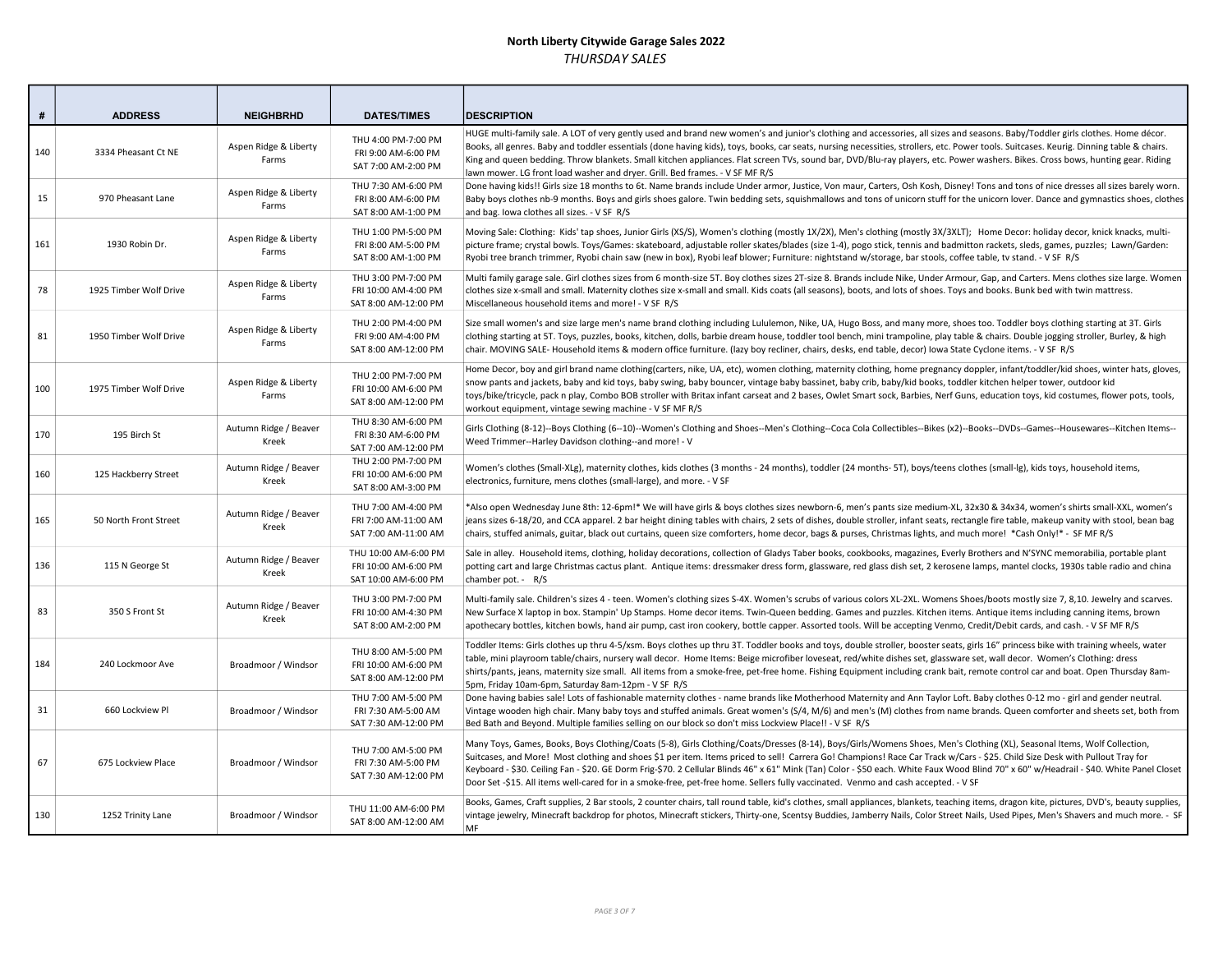| #            | <b>ADDRESS</b>            | <b>NEIGHBRHD</b>     | <b>DATES/TIMES</b>                                                  | <b>DESCRIPTION</b>                                                                                                                                                                                                                                                                                                                                                                                                                                                                                                                                                                                                                                                                         |
|--------------|---------------------------|----------------------|---------------------------------------------------------------------|--------------------------------------------------------------------------------------------------------------------------------------------------------------------------------------------------------------------------------------------------------------------------------------------------------------------------------------------------------------------------------------------------------------------------------------------------------------------------------------------------------------------------------------------------------------------------------------------------------------------------------------------------------------------------------------------|
|              |                           |                      |                                                                     |                                                                                                                                                                                                                                                                                                                                                                                                                                                                                                                                                                                                                                                                                            |
| 21           | 175 Windsor Rd            | Broadmoor / Windsor  | THU 3:00 PM-7:00 PM<br>FRI 10:00 AM-4:00 PM<br>SAT 8:00 AM-1:00 PM  | The kids are now teenagers and it's time to clear out the house! Name brand clothes - Under Armor, Nike, Polo and others. Boys Y-L, XL, XXL, Girls 11-13, Men's S, L, XL, XXL,<br>Women's M, L, XL, XXL. Massage table, Electronics, CD's, DVD's, Kids toys, Pictures and Frames, and much more. Come early for best selection! - V SF R/S                                                                                                                                                                                                                                                                                                                                                 |
| 8            | 1755 Hedgewood Cir        | <b>Cedar Springs</b> | THU 3:00 PM-6:00 PM<br>FRI 1:00 PM-4:00 PM<br>SAT 9:00 AM-1:00 PM   | Women's Clothing (Size XS, Small), Men's Clothing (Large - XL). Women's shoes (Size 7 - 71/2). Maternity clothes (size XS/S). Boys and Girls infant & toddler clothes and shoes for<br>all seasons (6M - 5T). Toddler toys and books. Powerwheels Dune Racer. Water Table, 24 inch Roadmaster bike. 1970s Dining Room Table with 4 chairs and 2 table leafs. Home<br>decor items. Curtains. VHS tapes. Misc. Cash Only - SF R/S                                                                                                                                                                                                                                                            |
| 181          | 320 LOCUST DR             | <b>Cedar Springs</b> | THU 4:00 PM-7:00 PM<br>FRI 8:00 AM-4:00 PM<br>SAT 8:00 AM-12:00 PM  | Women's XL clothing, men's XL clothing, teen L/XL clothing, patio table with 6 chairs, bedroom furniture, toys, tools, garden décor, and much more. - V SF MF R/S                                                                                                                                                                                                                                                                                                                                                                                                                                                                                                                          |
| 75           | 505 Locust Dr             | <b>Cedar Springs</b> | THU 1:00 PM-7:00 PM<br>FRI 9:00 AM-4:00 PM<br>SAT 7:30 AM-2:00 PM   | Tons of name brand kids and adult clothing! Boys: NB-5T. Girls: NB-4t. All seasons. Patagonia, Vineyard Vines, North Face, UA, Nike, Joules, Tea, crewcuts, Carter's, Cat and Jack,<br>Jumping Bean. Kids shoes infant-11. Kate Spade, Nike, UA, Sperry, UGG. Nike, Adidas cleats. Kids winter outdoor clothing! Men's L/XL. Lots of golf shirts/shorts. Travis Mathew,<br>Puma, Nike, Patagonia, Lacoste. 2 strollers, 1 car seat, toddler bedding, home decor and more! - V SF R/S                                                                                                                                                                                                       |
| 196          | 520 Locust Dr             | <b>Cedar Springs</b> | THU 5:00 PM-7:00 PM<br>FRI 10:00 AM-4:00 PM<br>SAT 9:00 AM-1:00 PM  | Baby Girl Clothing: 3-6 month, 6-9 month, 12 month, and some 18 month. Baby Girl Shoes of a variety of sizes. Baby/Toddler toys (some in original packaging). Baby gear (hiking<br>stroller, bouncer, infant carriers, etc.). Kids Toys (ages 0-5 years). Home Decor. Women's Clothing: Pant sizes 6-10, Shirt Sizes: Small and Medium, Shoe size: 8. Some limited<br>maternity clothing. Men's Clothing size medium and large. - V SF R/S                                                                                                                                                                                                                                                 |
| 199          | 180 locust drive          | <b>Cedar Springs</b> | THU 11:00 AM-5:30 PM<br>FRI 8:00 AM-5:00 PM<br>SAT 8:00 AM-4:00 PM  | Kids clothes, all seasons! New or gently used (girl sizes up to 8 and boy sizes 2t-7). Kid shoes, all sizes and seasons. Winter boots, jackets, snow pants. Like new Ergo baby carrier,<br>Jogger stroller and strider bike and other outdoor toys. Gently used toys and dollhouse! Very gently used womens clothing and shoes (Loft, gap, old navy, athleta, lululemon).<br>Rugs, curtains, furniture, bedding and kitchen appliances and dishes. Venmo or cash only! - V SF R/S                                                                                                                                                                                                          |
| 117          | 400 Locust Drive          | <b>Cedar Springs</b> | THU 4:00 PM-7:00 PM<br>FRI 10:00 AM-6:00 PM<br>SAT 8:00 AM-1:00 PM  | Tons of women + juniors clothing size XS-M, Men's clothing size M-L, and home decor. All name brand, gently used items. - V SF R/S                                                                                                                                                                                                                                                                                                                                                                                                                                                                                                                                                         |
| 41           | 1550 Poplar Ln            | <b>Cedar Springs</b> | THU 10:00 AM-4:00 PM<br>FRI 8:00 AM-4:00 PM<br>SAT 8:00 AM-12:00 PM | Clothing; Girls size 10-14, Boys size 6-8, Women's M-L (6-10), name brand UA, Nike. Shoes; Women's size 6.5-7.5 (heels, Nike, sandals, Dansko), Boys size 4. Winter coats, kids and<br>Women's (North Face, Gap). Boys bike 20". Twin mattress and Pottery Barn twin bedding sets (Dinosaurs, Cat in the Hat). Twin size robot comforter with matching wall art, rugs, &<br>curtains. Home decor; area rugs, runners, bathroom rugs, chandeliers, pendant lights, lamps, wall art, mirrors, pillows, misc holiday decor. Luggage set. Kids craft sets (NEW) and<br>games. Misc toys. Baseball/Softball pants, socks, belts, bats, helmets and bags. Snowblower (FREE). - V SF              |
| 123          | 1560 Silver Maple Tr.     | Cedar Springs        | THU 4:00 PM-7:00 PM<br>FRI 11:00 AM-6:00 PM<br>SAT 8:00 AM-1:00 PM  | Wide variety of clothing: Boy's sz M-XL, Men's sz S-L, Girl's sz 24m-13, Women's sz S-L. Shoes and accessories. Girls' dance wear and dance shoes. Brand new above ground 14'<br>wide 3.5' deep pool. Lawn mower. Lots of kitchen items, including an ice cream maker and a KitchenAid stand mixer with bowls/accessories Loads of books from beginning reader<br>to adult non-fiction, autobiographies/biographies, and decorative cake cookbooks. XBox 360 games, DS Games and Wii games. Home decor and Scentsy items. Dresser, cabinet<br>and other furniture items. Bike trailer. Smoke Free, dog friendly home. Contactless payment (Venmo) accepted. - V SF R/S                     |
| 84           | 1615 Silver Maple Trail   | <b>Cedar Springs</b> | THU 8:00 AM-4:00 PM<br>FRI 8:00 AM-4:00 PM<br>SAT 8:00 AM-12:00 PM  | First ever garage sale! Trendy and fashionable brand name girl clothes predominantly from Gap, Tucker & Tate, Peek and Carter. Sizes newborn to 6x and most in excellent<br>condition. Will also have a BOB stroller, kids kitchen, kids grill, battery operator toddler Mustang, Melissa and Doug, Leap Frog and Fischer Price Toys. Excellent condition. All from<br>a smoke free and pet free home. - V SF R/S                                                                                                                                                                                                                                                                          |
| 44           | 1705 Silver Maple Trail   | Cedar Springs        | THU 7:00 AM-7:00 PM<br>FRI 7:30 AM-3:30 PM<br>SAT 7:00 AM-2:00 PM   | Moving sale and multi-family! Home decor and household items (a lot), boys clothes 2T-3T and 10-12, girls clothes 10-14, women's clothes Xs-Plus, Living room end tables, sofa<br>table, queen headboard/footboard, full headboard, wooden rocking chair, toddler blow up mattress, little tikes picnic table with umbrella, toys and games, toddler books, fire pit<br>and speakers. - MF                                                                                                                                                                                                                                                                                                 |
| 137          | 1720 Silver Maple Trail   | <b>Cedar Springs</b> | THU 9:00 AM-7:00 PM<br>FRI 8:00 AM-7:00 PM<br>SAT 8:00 AM-11:00 AM  | Boys clothing size 6-8 and adult male clothing ranging L-XXL. Teen girl items ranging XS-M, Womens clothing M and 6-10. Variety of kids toys, house wears, kids books and games.<br>V SF MF R/S                                                                                                                                                                                                                                                                                                                                                                                                                                                                                            |
| 147          | 2020 Silver Maple Trl     | Cedar Springs        | THU 8:00 AM-5:00 PM<br>FRI 8:00 AM-5:00 PM<br>SAT 8:00 AM-12:00 PM  | Franklin Tournament Soccer Goal (New, in box) Sporting Goods, Baseball gear, Scooter, Outdoor pillows(Blue and Cream), Under Armour, North Face, Athleta, and local boutique<br>clothing Womens S-L and Mens S-M clothing, Jewerly, Housewares, Shoes Mens and Womens, Sorel and Ugg boots! Aquarium Set up, Board games, Books, Toys, Gaming chair<br>floor and desk chair, Lamps, Beauty products, designer jeans size 10, Set of 3 Barstools (Brown leather), snow gear, Lava lamp, and much more! - SF R/S                                                                                                                                                                             |
| 151          | 1324 Nicholas Ln          | Creekside            | THU 5:00 PM-7:00 PM<br>FRI 12:00 PM-7:00 PM<br>SAT 7:00 AM-3:00 PM  | Baby Galore! Tons of boy clothing (Newborn-3T), shoes, boots, winter gear, toys, books puzzles, decor, strollers, Walker, baby seats, baby carriers toddler bed, cloth diapers<br>(barely used) - SF R/S                                                                                                                                                                                                                                                                                                                                                                                                                                                                                   |
| 6            | 388 Sugar Creek Ln Unit B | Creekside            | THU 9:00 AM-5:00 PM<br>FRI 9:00 AM-5:00 PM<br>SAT 8:00 AM-1:00 PM   | Tool boxes,wrenches,miter saw,sander,lawn chairs,games,Tiki torch,h hose holder,Bifold doors fit 60opening.Lamps,Mirrors.cowboy boots size10.5 And much more - SF R/S                                                                                                                                                                                                                                                                                                                                                                                                                                                                                                                      |
| $\mathbf{1}$ | 1437 Vandello Cir         | Creekside            | THU 2:00 PM-6:00 PM<br>FRI 9:00 AM-6:00 PM<br>SAT 9:00 AM-2:00 PM   | Multi-Family - Twins - TONS of name brand clothes (Nike, Lularoe, Under Armour, Adidas, Baby Gap, Columbia, North Face, Disney, Hawkeye, Cubs, JCrew, Express, Banana<br>Republic) Boys NB-8, Youth XS-Lg, Girls NB-12 mo., Teen girls S-L, Womens S-3XL, Mens Lg-2XL, 32-34, Maternity Md-Lg, Kids shoes/slippers NB-child 11, costumes. Crib bedding,<br>crib rail bumpers, baby swing, bouncer, Dockatot, pack n play, bottles, bottle warmer, Twingo Carrier, Keenz wagon/stroller, TONS of Toys, Puzzles, Books, Grocery store & kitchen<br>set w/tons of play food, Magna-tiles. Misc. Kitchen & Household items, dog kennel, weed trimmer, Green Mountain wifi Grill. - V SF MF R/S |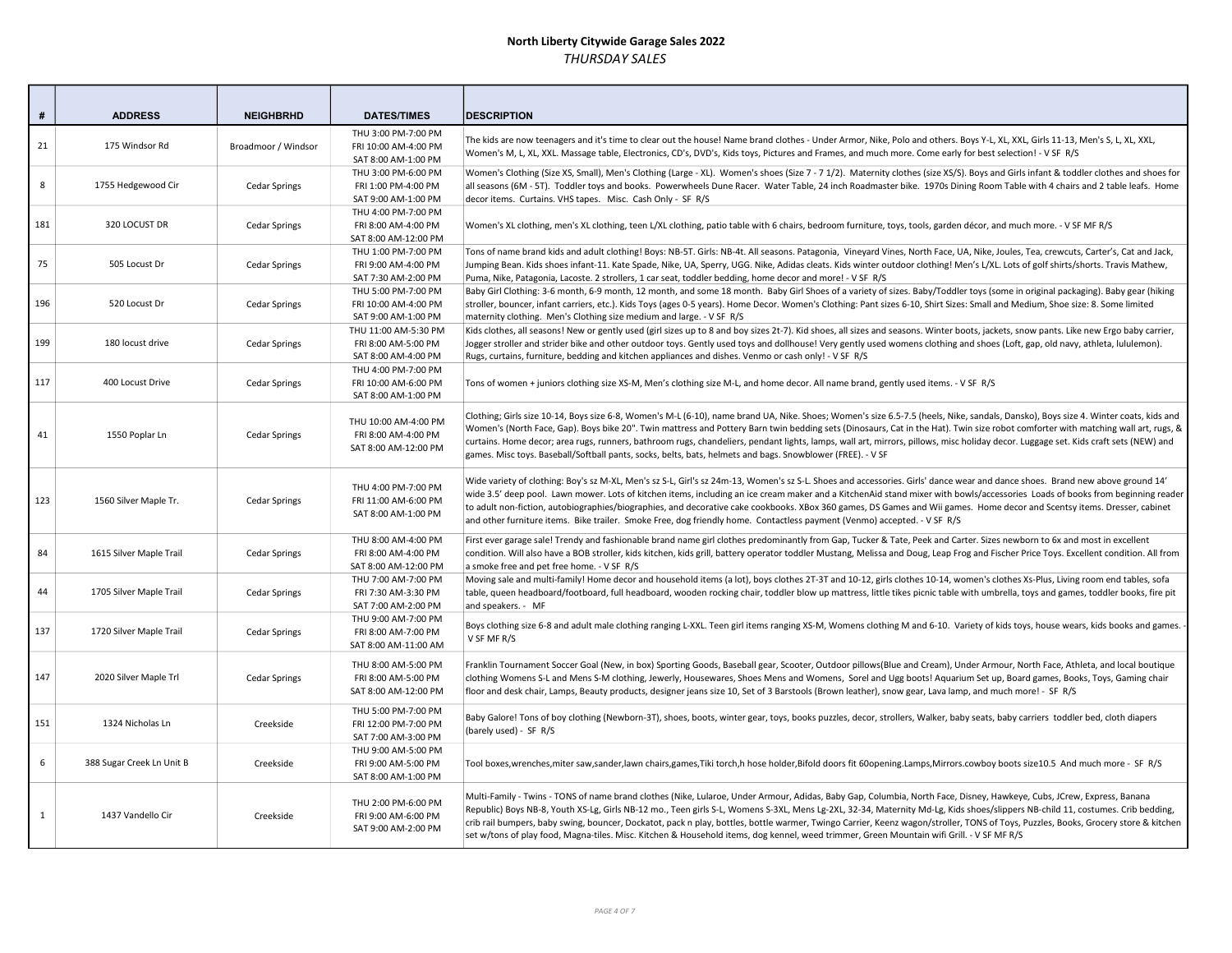| #              | <b>ADDRESS</b>       | <b>NEIGHBRHD</b>   | <b>DATES/TIMES</b>                                                   | <b>IDESCRIPTION</b>                                                                                                                                                                                                                                                                                                                                                                                                                                                                                                                                                                                                                                                                          |
|----------------|----------------------|--------------------|----------------------------------------------------------------------|----------------------------------------------------------------------------------------------------------------------------------------------------------------------------------------------------------------------------------------------------------------------------------------------------------------------------------------------------------------------------------------------------------------------------------------------------------------------------------------------------------------------------------------------------------------------------------------------------------------------------------------------------------------------------------------------|
| 33             | 1457 Burr Drive      | Creekside Adjacent | THU 3:30 PM-7:00 PM<br>FRI 10:00 AM-7:00 PM<br>SAT 8:00 AM-2:00 PM   | . Women's clothing size S/M/L (dresses, pants, tops) . Maternity clothing size M/L . Steve Madden women's shoes size 7.5-8.5 . Michael Kors, Kate Spade purses . Kate Spade,<br>Express, Michael Kors Jewelry • Girl size 5-7 clothing, shoes • Baby carrier • Kids bird rocker • Kitchen Aid stand up mixer • Air fryer • Foot massager • Stuffed animals • Brand<br>new puzzles • Nintendo Wii console • Tools • Cake stands • Paintings • Glassware sets, brand new - V SF R/S                                                                                                                                                                                                            |
| $\overline{2}$ | 1782 Jonathan St     | Creekside Adjacent | THU 2:00 PM-6:00 PM<br>FRI 8:00 AM-6:00 PM<br>SAT 8:00 AM-1:00 PM    | Girl's Clothes Size 3 months-2T-- Most are hardly worn, lots of new items, Men's XL-XXL Clothes, Women's Medium-XL Clothes, Toys, Baby Items, Men's and Kid's Shoes, Outdoor<br>Kid's Toys, Bath & Body Works and Beauty items, Nail polish, Home decor, Lots of Miscellaneous. Come see us! - V SF R/S                                                                                                                                                                                                                                                                                                                                                                                      |
| 150            | 1807 Jonathan st     | Creekside Adjacent | THU 6:00 PM-6:00 PM<br>FRI 6:00 PM-8:00 PM<br>SAT 7:00 AM-3:00 PM    | Plus size men's and women's cloths, lots of household items. Some tools. - V SF R/S                                                                                                                                                                                                                                                                                                                                                                                                                                                                                                                                                                                                          |
| 19             | 1832 Sara Ct         | Creekside Adjacent | THU 2:00 PM-7:00 PM<br>FRI 10:00 AM-7:00 PM<br>SAT 9:00 AM-2:00 PM   | LulaRoe, brand-name clothing for men and women, shoes, books, toys and games, lots of housewares, holiday, desks, furniture, elliptical, snow blower. Please no early birds! - V<br>SF MF R/S                                                                                                                                                                                                                                                                                                                                                                                                                                                                                                |
| 92             | 1350 Antler Dr       | Deerfield          | THU 9:00 AM-1:00 PM<br>FRI 9:00 AM-1:00 PM<br>SAT 9:00 AM-12:00 PM   | Lots of girls items including brands such as Gap, Gap Baby, OshKosh B'gosh, Old Navy, Champion, Under Armor and more! Lots of winter girls size 2T and 3T including snow pant<br>and coat sets. Limited amounts of girls size 8-12. Limited amounts of boys size 10/12, 14 or boys large. Limited amounts of Old Navy and Limited (the brand) women's size small<br>winter/fall items. Limited amounts of maternity clothing. BABY TOYS and other baby items. Priced to sell. - V SF R/S                                                                                                                                                                                                     |
| 107            | 1360 Antler Dr       | Deerfield          | THU 3:00 PM-6:00 PM<br>FRI 1:00 PM-6:00 PM<br>SAT 8:00 AM-12:00 PM   | Collectables; Antiques; Commode; Vintage Mouse Trap & Crazy Clock; Child rockers; Graco Pack & Play; Toys: Vtech, Little People, Doc McStuffins, Melissa & Doug, puzzles; Girls<br>clothes size 4-5; Boys clothes size 5-8; Boys T-ball cleats sizes 11 & 12; Boys soccer cleats sizes 12 & 11/2; Crib/toddler bedding set; Fabric scraps/remnants; new baby quilts, More<br>miscellaneous stuff. - SF R/S                                                                                                                                                                                                                                                                                   |
| 135            | 1365 Antler dr       | Deerfield          | THU 1:00 PM-5:00 PM<br>FRI 8:00 AM-6:00 PM<br>SAT 8:00 AM-12:00 AM   | Multi family sale. Lots and lots of toys! My little ponies included. Records, beer cans/glasses, housewares, 2 microwaves, girls clothes size 10 to 14, adult women's clothes medium<br>to extra large, women's size 8 shoes and boots, hand puppets, clipper tees, computer desk, hispanic CDs, 2 large speakers, puzzles, handmade cards and earrings, plus tons of<br>miscellaneous. - SF                                                                                                                                                                                                                                                                                                 |
| 73             | 1320 Browning Drive  | Deerfield          | THU 4:00 PM-7:00 PM<br>FRI 8:30 AM-6:00 PM<br>SAT 8:00 AM-12:00 PM   | Twin Boys are Growing up!! We will have a TON of clothing for Boys 18 mo.- 3T, all seasons. Lots of toys, games, & puzzles. Also selling 2 cribs, mattresses, & bedding. We will<br>have some housewares (mostly kitchen items) and DVDs as well. In addition, former Spanish teacher here, so some teaching materials and Spanish books & other related items.<br>Oh, and a SNOWBLOWER. - V SF R/S                                                                                                                                                                                                                                                                                          |
| 14             | 1470 Doe Run Drive   | Deerfield          | THU 3:00 PM-7:00 PM<br>FRI 9:00 AM-5:00 PM<br>SAT 8:30 AM-1:00 PM    | Large reclining chair waiting for a new owner, as is a nice rocker. Lots of LP records from the 1960s to 1980s, many DVD movies and several VHS movies. Quite a bit of women's<br>clothing, miscellaneous housewares, and a whole lot of odds and ends which would take too long to describe. - MFR/S                                                                                                                                                                                                                                                                                                                                                                                        |
| 43             | 1682 Eight Point Trl | Deerfield          | THU 2:00 PM-7:00 PM<br>FRI 7:00 AM-4:00 PM<br>SAT 7:00 AM-12:00 PM   | American Girl/Target 18in Doll house & accessories (Kitchen, Camper, Horse and Stable, and more!) Clothes: Girls: Sizes 5-8, shoes/boots sizes 11-2. (Snow suit, snowboots,<br>jackets, tennis shoes, slides and hangers) Womens: Size L & XL, shoes/boots 8-9. Graco Booster and Britax front facing carseats. Lots of kitchen items. 2 Full/Queen Duvet & 2<br>Sham sets. Full size sheets. Organization items (closet organizers) New and gently used Ipsy hair and beauty items and cleaning supplies. Men's bike. Yakima Rack and Round Bars,<br>White Ethan Allan desk and hutch. Willow Tree. some free items: desk, coffee table and end table. Venmo STRONGLY preferred. - V SF R/S |
| 128            | 1580 Fawn Dr         | Deerfield          | THU 4:30 PM-8:00 PM<br>FRI 7:30 AM-7:00 PM<br>SAT 7:30 AM-11:30 AM   | Multi-family Sale: girls baby - 3T, boys 2T-5T, girls 7/8-10/12. Women's clothing - XS - XL. Sports equipment - dance, gymnastics, soccer, softball. So many toys and games!<br>American Girl dolls and accessories. Home decor and bedding. Kids recliner. Kids bikes and scooters. Power wheels truck. Stroller. Small work bench. Small dog kennel. Open<br>rain or shine. Cash & Venmo accepted. - V SF MF R/S                                                                                                                                                                                                                                                                           |
| 58             | 1649 Fawn DR         | Deerfield          | THU 4:00 PM-7:00 PM<br>FRI 8:00 AM-5:00 PM<br>SAT 8:00 AM-1:00 PM    | Junior and ladies clothing size small-medium, some with tags still on. Boys clothes size 10-12, some with tags still on. Household goods, makeup, toys, and kitchen stuff. - SF R/S                                                                                                                                                                                                                                                                                                                                                                                                                                                                                                          |
| 198            | 1505 Wildlife Trl    | Deerfield          | THU 4:00 PM-7:00 PM<br>FRI 8:00 AM-7:00 PM<br>SAT 8:00 AM-1:00 PM    | TONS of baby boy/girl clothes NB-4T. Boy clothes 5T as well. Name brand - Nike, UA, GAP, Old Navy, Cat & Jack. Womens clothes sz small/med. Name brand womens jeans - AE<br>and A&F. Tons of leggings size small. Womens shoes sz 6. Toddler girl shoes upto sz 6. Toddler boy shoes up to sz 10. Games, stereo, computer, juicer, home decor, side tables.<br>Toys - Tots, Minnie Mouse, Garbage/Recycling trucks, melissa & doug, & puzzles galore! Indoor/Outdoor pillows. My loss is your gain! - V SF R/S                                                                                                                                                                               |
| 131            | 895 Black Bear Bend  | Fox Run            | THU 2:00 PM-7:00 PM<br>FRI 9:00 AM-5:00 PM<br>SAT 8:00 AM-1:00 PM    | LOTS OF GIRLS CLOTHES: gently used and NWT: NB-2T girls, NB-6M boys - name and designer brands, many only worn once. Winter jackets (infant to girls size M), snow pants,<br>swimsuits, Girls shoes - infant, toddler and girls including Converse, Vans and snow boots. Many baby items including jogging stroller, Diaper Bag, Boppy, saucer, breast feeding<br>items, 3-Spectra Breast Pumps, maternity clothes size S. Women's clothes size XS/S, Iowa Hawkeye shirts Cabi size XS/S. Noonday jewelry. New Men's Oakley Gascan Sunglasses<br>with case. Misc household items, decor and toys! Treats for sale from Sugar Love - edible cookie dough and cakesicles! - SF R/S             |
| 149            | 950 Black Bear Bend  | Fox Run            | THU 11:30 AM-5:00 PM<br>SAT 9:00 AM-2:00 PM                          | VINTAGE ITEMS, FURNITURE, KITCHEN ITEMS, VACUUM CLEANERS, WINE REFRIGERATOR, SOME TOYS, SMALL MEDICINE CABINET, SMALL TRAMPOLINE, 30 GALLON AQUARIUM,<br>GAS POWERERED WEED EATER AND MUCH MORE FROM FOUR FAMILY HOUSEHOLDS - SF R/S                                                                                                                                                                                                                                                                                                                                                                                                                                                         |
| 156            | 60 Cougar Place      | Fox Run            | THU 10:00 AM-3:00 PM<br>FRI 10:00 AM-7:00 PM<br>SAT 9:00 AM-12:00 AM | Live plants, childs wicker table with 2 chairs, battery keyboard, outdoor metal tables, monster high dolls, wood toy chest, shoes 9-11 mens and womens, books, signed football by<br>Ferentz, 2000 special edition barbie doll - SF R/S                                                                                                                                                                                                                                                                                                                                                                                                                                                      |
| 99             | 45 Coyote Ct         | Fox Run            | THU 4:00 PM-7:00 PM<br>FRI 10:00 AM-4:00 PM<br>SAT 8:00 AM-1:00 PM   | Large hot tub 7'-6" x 7'-6" = 4-6 person size with 2 jetted loungers. Lot's of miscellaneous household items. Come early for best selection! - R/S                                                                                                                                                                                                                                                                                                                                                                                                                                                                                                                                           |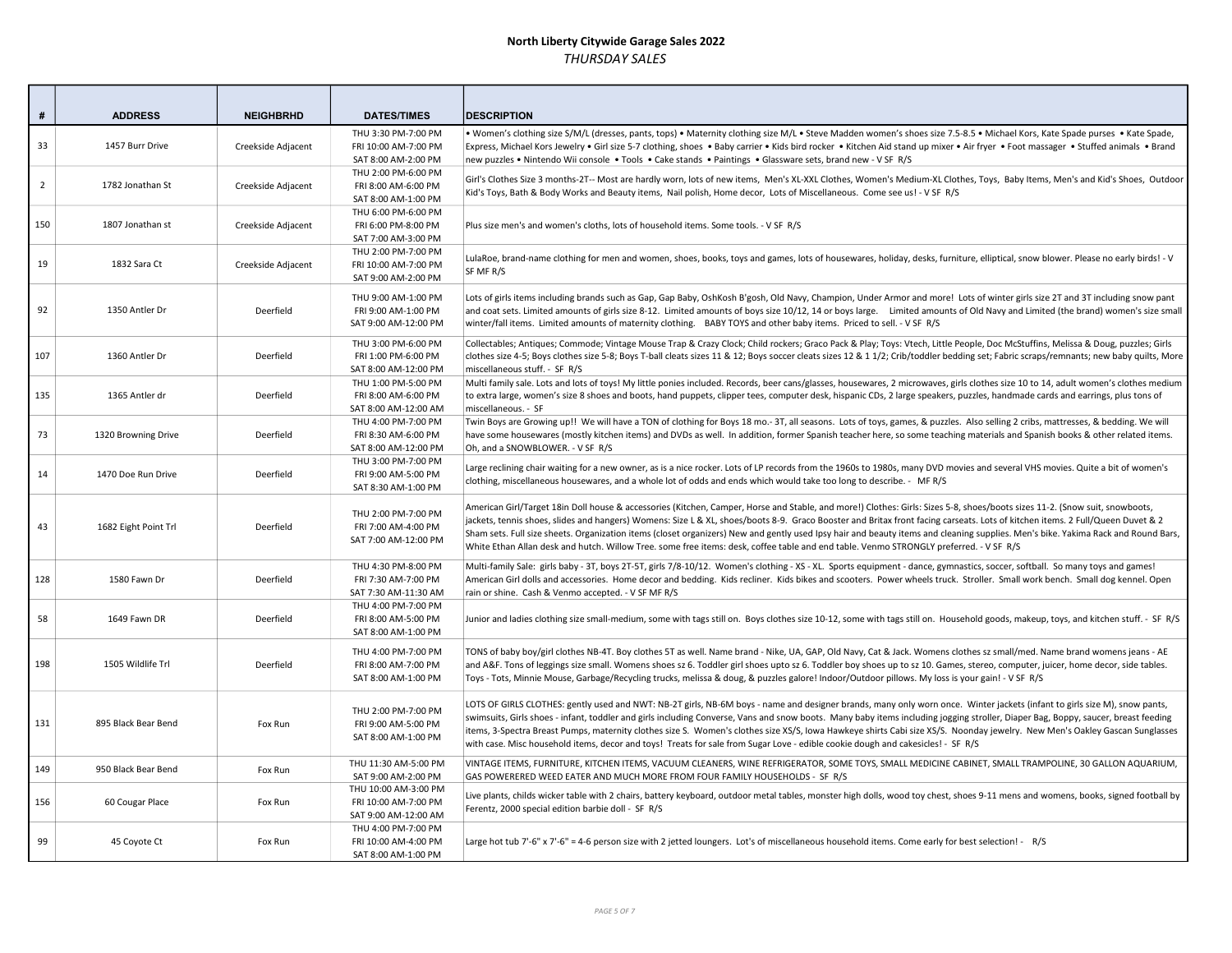| #   | <b>ADDRESS</b>               | <b>NEIGHBRHD</b>       | <b>DATES/TIMES</b>                                                   | <b>DESCRIPTION</b>                                                                                                                                                                                                                                                                                                                                                                                                                                                                                                                                                                                                                                                                                |
|-----|------------------------------|------------------------|----------------------------------------------------------------------|---------------------------------------------------------------------------------------------------------------------------------------------------------------------------------------------------------------------------------------------------------------------------------------------------------------------------------------------------------------------------------------------------------------------------------------------------------------------------------------------------------------------------------------------------------------------------------------------------------------------------------------------------------------------------------------------------|
| 20  | 680 Fox Valley Dr            | Fox Run                | THU 10:00 AM-4:00 PM<br>FRI 9:00 AM-4:00 PM<br>SAT 8:00 AM-12:00 PM  | Name brand Girls 6x-14 summer, winter clothing, pajamas.Girls shoes, kids snow pants, girls winter jackets, rain boots, girls cleats, kids baseball pants, softball helmets.NB, 0-3<br>month clothes(used for baby doll only)baby blankets, carseat(used for baby doll only),Baby Bjorn carrier.Reading/lounge pillows, stuffed animals, camping lamps.Comforter sets-<br>Cal King, Queen(teal/grey), daybed, queen multi color, king electric blanket.Mens SnoGear Ski-Doo snow pants XLT, mens L snow pants, womens Neosport sleeveless wetsuit used<br>3x for triathlon, womens clothing M/L.Many kid/family games, beginning reading books, kids Reaglo cot, gymnastic beam. - V SF           |
| 174 | 1625 Grizzly Trl             | Fox Run                | THU 4:00 PM-7:00 PM<br>FRI 10:00 AM-7:00 PM<br>SAT 8:00 AM-1:00 PM   | TONS of new and used items!!! Legos, Pokemon, Mario, Sonic, Peppa Pig, Vtech, dolls, Squishmallows and SO much more, games, books, party supplies, TONS of make-up and<br>health/beauty products, wigs, purses & bags, bedding & linens, hats, sunglasses, phone cases and masks, outdoor fun, LULAROE of all sizes (XXS-3XL) at HUGE discounts, wagons,<br>bikes, mini fridge, crafting & medical supplies, hardware, comic books, clothes (random sizes male & female), shoes, new underwear, baby products, NERF galore, pet products,<br>jewelry, charm bracelets you can customize! All new items 50% or more off retail cost! Used items are a steal! More stuff added daily! - V SF MF R/S |
| 104 | 1237 Copper Mountain Drive   | Fox Valley             | THU 9:00 AM-7:00 PM<br>FRI 8:00 AM-6:00 PM<br>SAT 8:00 AM-6:00 PM    | Tools, oak end tables, rocking chair, brass lamps, ladies golf clubs, golf bag, Dressmaker sewing machine, puzzles, craft supplies, live trap, dehumidifier, Regent 500 watt work light,<br>humidifier, coping sled - SF R/S                                                                                                                                                                                                                                                                                                                                                                                                                                                                      |
| 173 | 1357 Copper Mountain Drive   | Fox Valley             | THU 9:00 AM-7:00 PM<br>FRI 8:00 AM-6:00 PM<br>SAT 8:00 AM-6:00 PM    | MOVING SALE! John Deere lawnmower, hedge trimmer, shovels/yard tools, hoses with hosemobile, 12 gal. shop vac, patio furniture, shelving unit, brass candle holders, and<br>spitoon, 15 gal. Red Wing crock, rocker, puzzles, holiday decorations, - SF R/S                                                                                                                                                                                                                                                                                                                                                                                                                                       |
| 126 | 1267 Daisy Cir North Liberty | Fox Valley             | THU 8:00 AM-6:00 PM<br>FRI 8:00 AM-6:00 PM<br>SAT 8:00 AM-1:00 PM    | Womens clothing (xl 14-16), home decorations, CDs, handbags, pet supplies, electronics accessories, art, housewares, - SF R/S                                                                                                                                                                                                                                                                                                                                                                                                                                                                                                                                                                     |
| 168 | 1257 Daisy Circle            | Fox Valley             | THU 8:00 AM-6:00 PM<br>FRI 8:00 AM-6:00 PM<br>SAT 8:00 AM-1:00 PM    | Women's tops Ig - xl, jeans 22-24, mens xxl, shoes, jackets. Wall decor, kitchen items, precious moments, beanie babies, willow tree figurines, navy 132" round table clothes (6),<br>full size head board and mattress set, video cabinet, garden tools, flower pots, hoses, smoke hollow wood electric wood smoker, air pig, fish pond, wire shelves for garage, garage<br>tools, lots of misc. - SF MF R/S                                                                                                                                                                                                                                                                                     |
| 42  | 1250 Delaney Ct              | Goose Lake             | THU 1:00 PM-7:00 PM<br>FRI 10:00 AM-6:00 PM<br>SAT 9:00 AM-4:00 PM   | Multi-home sale including Men's, Women's, Teen's and Kids various sized clothing. Other categories include home décor, indoor and outdoor furniture, bikes, books, movies,<br>games, crafting supplies, holiday décor, backpacks, and so much more. Items clearly price, but negotiations are welcome! Free refreshments will be available while supplies last.<br>Street parking is easily accessible and free. - V SF MF R/S                                                                                                                                                                                                                                                                    |
| 59  | 1316 Hancock St              | <b>Harvest Estates</b> | THU 1:00 PM-5:00 PM<br>FRI 8:00 AM-5:00 PM<br>SAT 8:00 AM-3:00 PM    | Food and scales from Profile By Sanford, Keurig rice cooker, crockpots,kitchen items, digital photo frame, suit cases, foot spa, fabric steamer, kids toys, kids puzzles, chest freezer,<br>women's xl clothes, men's clothes large, pet items - V SF R/S                                                                                                                                                                                                                                                                                                                                                                                                                                         |
| 114 | 1055 Harrison St             | <b>Harvest Estates</b> | THU 8:00 AM-5:00 PM<br>FRI 8:00 AM-4:00 PM<br>SAT 8:00 AM-11:00 AM   | Multi-family, household items, children's clothing (boys 7-14, girls 14-16) Table and chairs, Boys 10-14. Womens 0-8 and XL clothes. Men's XL clothes. Toys, sports gear and<br>books - SF R/S                                                                                                                                                                                                                                                                                                                                                                                                                                                                                                    |
| 47  | 780 Pace Ct                  | <b>Harvest Estates</b> | THU 3:00 PM-6:00 PM<br>FRI 8:00 AM-4:00 PM<br>SAT 8:00 AM-12:00 PM   | Baby/Toddler clothes: Boy: Newborn-4T Girl: Newborn- 12M (Gap, Gymboree, Carters, Old Navy, Nike, Cat and Jack) Halo sleep sacks (newborn, Small) Baby Gear: swing, bouncer<br>seat, bumbo, bassinet, bottles, play gym, blankets and more! Breast pumps and supplies Baby, toddler and adult Shoes Pokémon cards Home decor Kitchen supplies New tools<br>New and used toys Wii Electric scooter DVDs/Blu-ray's/TV seasons Luggage Queen metal bedframe IKEA shelving unit Outdoor games (new) Tote bags and purses - SF R/S                                                                                                                                                                     |
| 12  | 176 Alydar dr                | Kansas Ave / West Lake | THU 4:00 PM-7:00 PM<br>FRI 10:00 AM-4:00 AM<br>SAT 8:00 AM-1:00 PM   | Love seat and matching chair, sofabed, sofa with recliners 2 full size bed frame with headboard, desks chairs, sergers sewing machine, Nelco sewing machine, floor lamps, bed<br>quilts, lots of Tupperware, women's small and medium size clothes and winter jackets, and much more - SF R/S                                                                                                                                                                                                                                                                                                                                                                                                     |
| 163 | 155 S PARK RIDGE RD          | Kansas Ave / West Lake | THU 8:00 AM-3:00 PM<br>FRI 8:00 AM-3:00 PM<br>SAT 8:00 AM-3:00 PM    | Men's clothing size 3XXXL Women's clothing size 1XL and up - SF R/S                                                                                                                                                                                                                                                                                                                                                                                                                                                                                                                                                                                                                               |
| 129 | 60 N COLTON DR               | <b>Liberty Centre</b>  | THU 12:00 PM-12:00 PM<br>FRI 10:00 AM-4:00 PM<br>SAT 8:00 AM-1:00 PM | Girls size 8-14, some Juniors size 1-3, Women's L-XL, teacher t-shirts, LuLaRoe, books, toys, family DVDs, classroom decor and supplies, planner accessories (including Happy<br>Planner and Erin Condren), starter houseplants and succulents, houseplant and gardening pots and supplies, small appliances, brand new size 3 karate gi, sports equipment<br>organizing rack - V SF R/S                                                                                                                                                                                                                                                                                                          |
| 186 | 487 N Colton Dr              | <b>Liberty Centre</b>  | THU 7:00 AM-7:00 PM<br>FRI 7:00 AM-7:00 PM<br>SAT 7:00 AM-1:00 PM    | Multi-family sale with girls clothing sizes 3 months up to size 12 (lots of like new north face, under armor, Nike, converse, champion, adidas), gently used DotDotSmile dresses<br>(sizes 6/12 to 8/10), lots of brand new DotDotSmile dresses for close out prices, women and mens clothing in various sizes, baby items (high chair, car seat, spectra pump, medela<br>bottles and more), Hawkeye quilt, Minnie Mouse 12V ride on car, pink razer motorbike, motorbike helmet, games, books, and toys, weight bench, tools, luggage, Kate spade<br>purse and matching wallet, genuine pearl set, household and kitchen items and much more. - V SF MF R/S                                      |
| 36  | 477 N. Colton                | <b>Liberty Centre</b>  | THU 9:00 AM-4:00 PM<br>FRI 9:00 AM-4:00 PM<br>SAT 9:00 AM-1:00 PM    | Don't miss this sale! Baby gear:stroller,pack-play,high chair, beast feeding supplies including pumps and bottles. Crib bedding. Girl clothing: newborn to 14. Boys 10-14. Brand<br>names: Nike, Under Armour, Old Navy. Woman's L-XXL. Men XXL. Shoes, cleats, baseball pants some nwt. Home decor, toys and more! - MFR/S                                                                                                                                                                                                                                                                                                                                                                       |
| 121 | 520 W Cherry St.             | <b>Liberty Centre</b>  | THU 8:00 AM-8:00 PM<br>FRI 9:00 AM-5:00 PM<br>SAT 10:00 AM-3:00 PM   | The FRIENDS of the library annual book sale is back this year, shop the sale Thursday, June 9 through Saturday, June 11 during normal business hours at the library. Cost will be<br>\$20/bag (as many as you can fit in the provided bag) or free will donation for smaller purchases. The Junior Optimists (J.O.I.) are hosting their first fundraiser, a Bake Sale on<br>Saturday, June 11 during the FRIENDS of the Library Book Sale. Bake Sale will run 10 AM to 3 PM or while supplies last. Cash or check only. - R/S                                                                                                                                                                     |